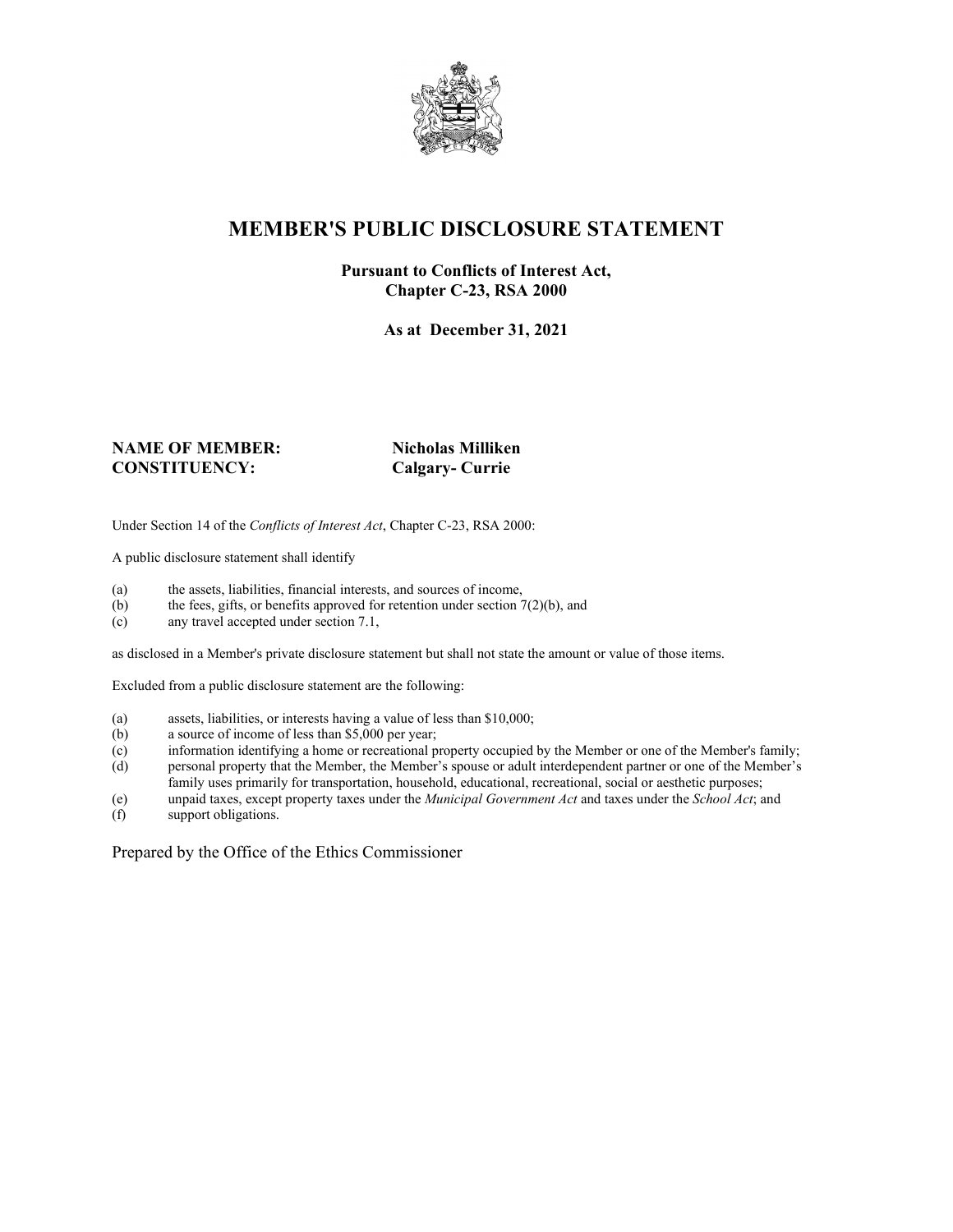## **FORM 1: MEMBER (Nicholas Milliken)**

| <b>INCOME</b>                                                                                   |                                                   |  |
|-------------------------------------------------------------------------------------------------|---------------------------------------------------|--|
| <b>Source</b>                                                                                   | <b>Nature of Income</b>                           |  |
| <b>Province of Alberta</b>                                                                      | MLA Indemnity and Allowance                       |  |
| <b>Rental Property</b>                                                                          | Rental Income                                     |  |
| <b>ASSETS</b>                                                                                   |                                                   |  |
| <b>Real Property</b>                                                                            | Primary Residence<br>Rental Property: Calgary, AB |  |
| <b>Bank, Trust Company or Other Financial</b><br><b>Institution</b>                             | TD, CIBC                                          |  |
| <b>Publicly Traded Securities (stocks and bonds)</b><br>and Registered Retirement Savings Plans | Apple Inc, RBC, TD Bank                           |  |
| <b>Canada Savings Bonds, Guaranteed</b><br><b>Investment Certificates</b>                       | n/a                                               |  |
| <b>Mutual Funds</b>                                                                             | n/a                                               |  |
| <b>Annuities and Life Insurance Policies</b>                                                    | MLA Group Plan                                    |  |
| <b>Pension Rights</b>                                                                           | n/a                                               |  |
| <b>Other Assets</b>                                                                             | n/a                                               |  |
| <b>Gifts and Personal Benefits</b>                                                              | n/a                                               |  |
| <b>Travel on Non-commercial Aircraft</b>                                                        | n/a                                               |  |
| <b>LIABILITIES</b>                                                                              |                                                   |  |
| <b>Mortgages</b>                                                                                | <b>CIBC</b>                                       |  |
| <b>Loans or Lines of Credit</b>                                                                 | <b>CIBC</b>                                       |  |
| <b>Guarantees</b>                                                                               | n/a                                               |  |
| Other                                                                                           | n/a                                               |  |
| <b>FINANCIAL INTERESTS</b>                                                                      |                                                   |  |
| Brolly Recruitment Inc.                                                                         |                                                   |  |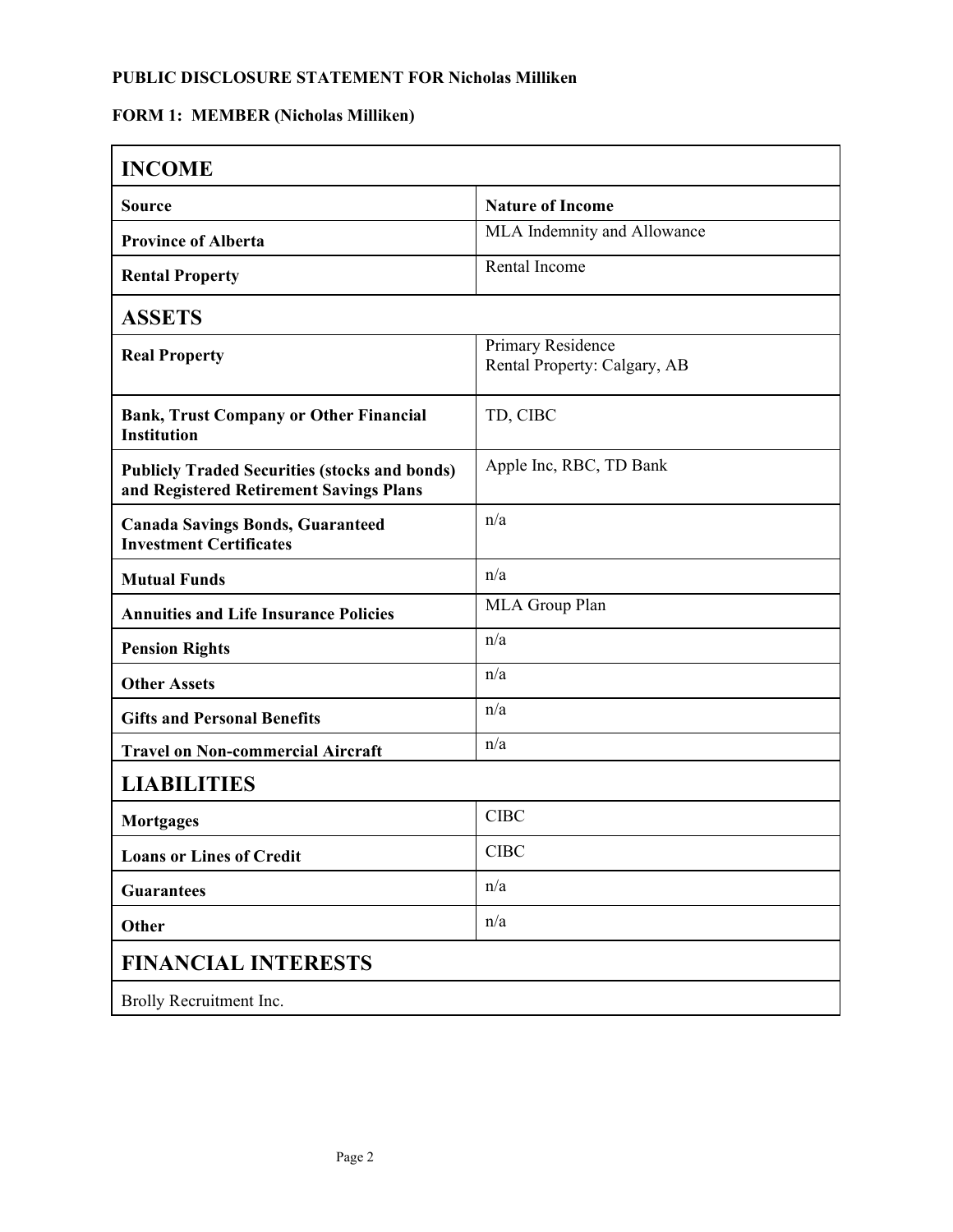## **FORM 2: MEMBER'S SPOUSE/ADULT INTERDEPENDENT PARTNER (Christine Milliken)**

| <b>INCOME</b>                                                                                   |                                                                                                                                                                                                           |  |
|-------------------------------------------------------------------------------------------------|-----------------------------------------------------------------------------------------------------------------------------------------------------------------------------------------------------------|--|
| <b>Source</b>                                                                                   | <b>Nature of Income</b>                                                                                                                                                                                   |  |
| Blake Cassells & Graydon LLP                                                                    | <b>Employment Income</b>                                                                                                                                                                                  |  |
| Rental property                                                                                 | Joint with spouse                                                                                                                                                                                         |  |
| <b>ASSETS</b>                                                                                   |                                                                                                                                                                                                           |  |
| <b>Real Property</b>                                                                            | Joint with spouse                                                                                                                                                                                         |  |
| <b>Bank, Trust Company or Other Financial</b><br><b>Institution</b>                             | <b>CIBC</b>                                                                                                                                                                                               |  |
| <b>Publicly Traded Securities (stocks and bonds)</b><br>and Registered Retirement Savings Plans | TFSA: iShares Cndn Fin. Monthly Income ETF,<br>CIBC, 3M Company, BMO, RBC, Sunlife<br>Financial Inc<br>Amazon.com Inc, Apple Inc, Boeing Co, Procter<br>& Gamble Co, 3M Company, Verizon                  |  |
|                                                                                                 | Communications, Brookfield Renewable Partners<br>LP, BMO, BCE Inc, Costco, CIBC, Meta<br>Platforms, RBC, Sunlife, TC Energy, Telus, TD,<br>Alphabet Inc, Intel Corp, Tesla Inc, Terrahub<br>Technologies, |  |
| <b>Canada Savings Bonds, Guaranteed</b><br><b>Investment Certificates</b>                       | n/a                                                                                                                                                                                                       |  |
| <b>Mutual Funds</b>                                                                             | n/a                                                                                                                                                                                                       |  |
| <b>Annuities and Life Insurance Policies</b>                                                    | Sunlife                                                                                                                                                                                                   |  |
| <b>Pension Rights</b>                                                                           | n/a                                                                                                                                                                                                       |  |
| <b>Other Assets</b>                                                                             | n/a                                                                                                                                                                                                       |  |
| <b>Gifts and Personal Benefits</b>                                                              | n/a                                                                                                                                                                                                       |  |
| <b>LIABILITIES</b>                                                                              |                                                                                                                                                                                                           |  |
| <b>Mortgages</b>                                                                                | Joint with Spouse                                                                                                                                                                                         |  |
| <b>Loans or Lines of Credit</b>                                                                 | Joint with Spouse                                                                                                                                                                                         |  |
| <b>Guarantees</b>                                                                               | n/a                                                                                                                                                                                                       |  |
| Other                                                                                           | n/a                                                                                                                                                                                                       |  |
| <b>FINANCIAL INTERESTS</b>                                                                      |                                                                                                                                                                                                           |  |
| Christine Milliken Professional Corporation                                                     |                                                                                                                                                                                                           |  |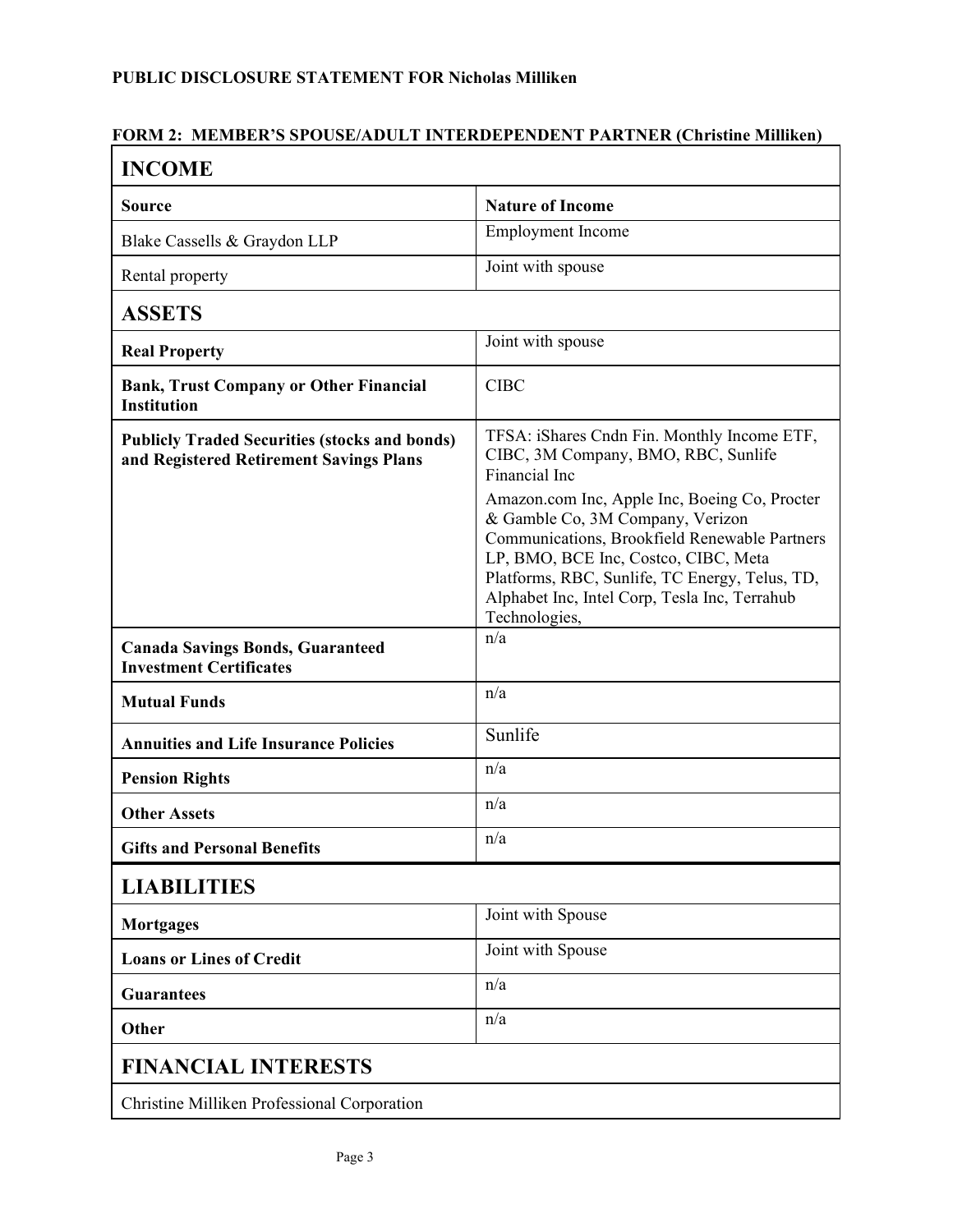## FORM 3: MEMBER'S MINOR CHILDREN (No. of Minor Children: 2)

| <b>INCOME</b>                                                                  |                         |  |
|--------------------------------------------------------------------------------|-------------------------|--|
| <b>Source</b>                                                                  | <b>Nature of Income</b> |  |
| n/a                                                                            | n/a                     |  |
| <b>ASSETS</b>                                                                  |                         |  |
| <b>Real Property</b>                                                           | n/a                     |  |
| <b>Bank, Trust Company or Other Financial</b><br><b>Institution</b>            | <b>CIBC</b>             |  |
| <b>Registered Education Savings Plan</b>                                       | <b>RESPs</b>            |  |
| <b>Canada Savings Bonds and Investments</b><br><b>Guaranteed by Government</b> | n/a                     |  |
| <b>Mutual Funds</b>                                                            | n/a                     |  |
| <b>Guaranteed Investment Certificates and</b><br><b>Similar Instruments</b>    | n/a                     |  |
| <b>Annuities and Life Insurance Policies</b>                                   | Sunlife                 |  |
| <b>Pension Rights</b>                                                          | n/a                     |  |
| <b>Other Assets</b>                                                            | n/a                     |  |
| <b>LIABILITIES</b>                                                             |                         |  |
| <b>Mortgages</b>                                                               | n/a                     |  |
| <b>Loans or Lines of Credit</b>                                                | n/a                     |  |
| <b>FINANCIAL INTERESTS</b>                                                     |                         |  |
| n/a                                                                            |                         |  |